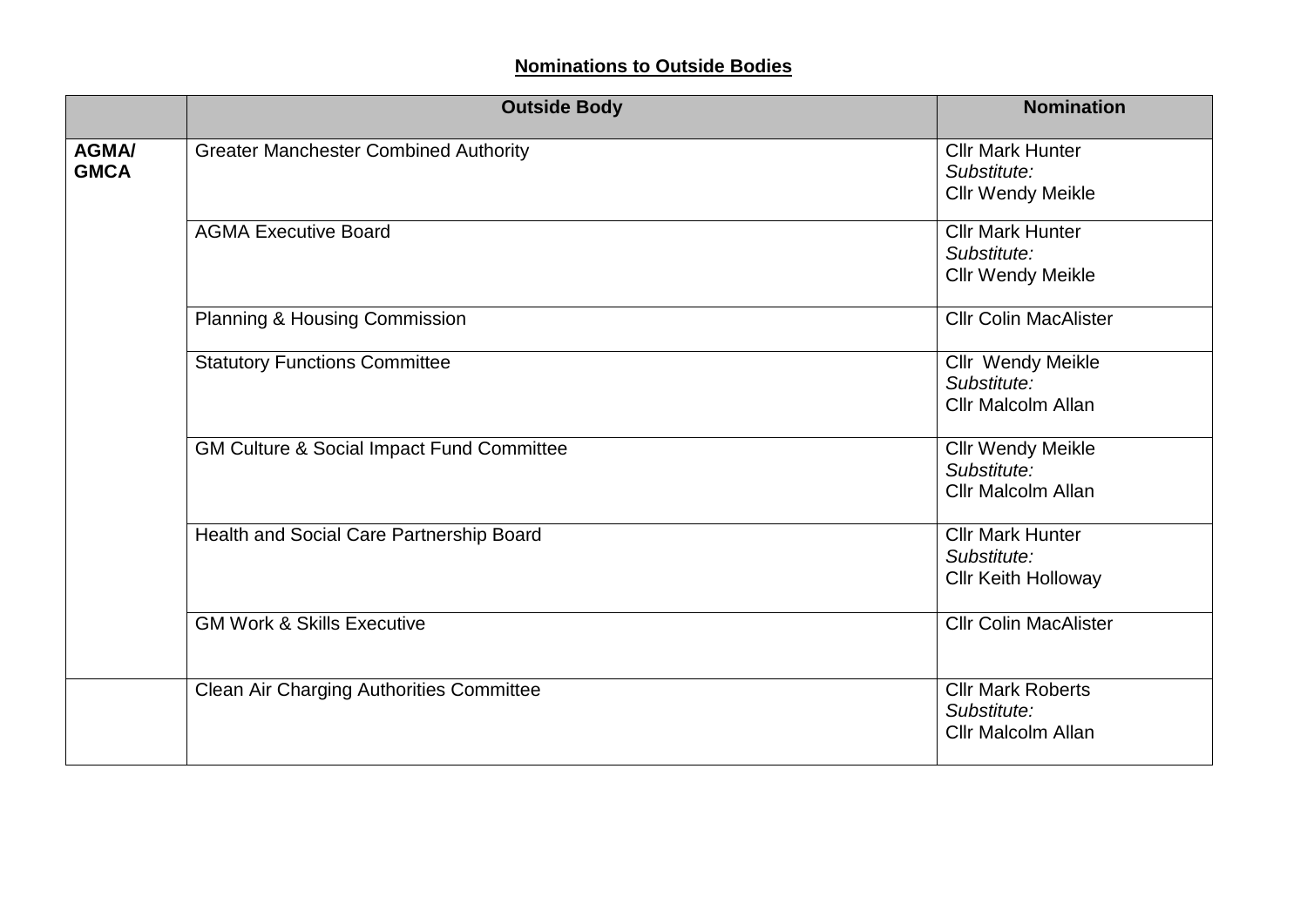|                                                                      | <b>Outside Body</b>                                                   | <b>Nomination</b>                                                        |
|----------------------------------------------------------------------|-----------------------------------------------------------------------|--------------------------------------------------------------------------|
|                                                                      | Air Quality Administration Committee                                  | <b>Cllr Mark Roberts</b><br>Substitute:<br><b>Cllr Malcolm Allan</b>     |
| <b>AGMA/GM</b><br><b>CA Outside</b>                                  | Transport for the North - Substitute Member for GM Mayor (nomination) | <b>Cllr Mark Hunter</b>                                                  |
| <b>Bodies</b><br>(nominatio<br>ns subject<br>to decision<br>of GMCA/ | Transport for the North - Scrutiny Committee                          | <b>Cllr Colin MacAlister</b><br>Substitute:<br><b>Cllr Malcolm Allan</b> |
| <b>AGMA</b><br>Executive)                                            | NW Regional Flood and Coastal Committee (nomination)                  | <b>Cllr Mark Roberts</b>                                                 |
| <b>National</b>                                                      | <b>LGA General Assembly (voting member)</b>                           | Leader of the Council or their<br>representative                         |
|                                                                      | Special Interest Group of Metropolitan Authorities (SIGOMA)           | <b>Cllr Malcolm Allan</b>                                                |
|                                                                      | General Assembly of the University of Manchester                      | <b>Cllr Wendy Meikle</b>                                                 |
| Regional                                                             | <b>Greater Manchester Council for Voluntary Organisations</b>         | <b>Cllr Helen Foster-Grime</b><br>Deputy: Cllr Wendy Meikle              |
|                                                                      | <b>Greater Manchester Forests Partnership</b>                         | <b>Cllr Mark Roberts</b>                                                 |
|                                                                      | Manchester Airport Consultative Committee                             | <b>Stuart Corris,</b><br><b>Cllrs</b><br>Angie Clark                     |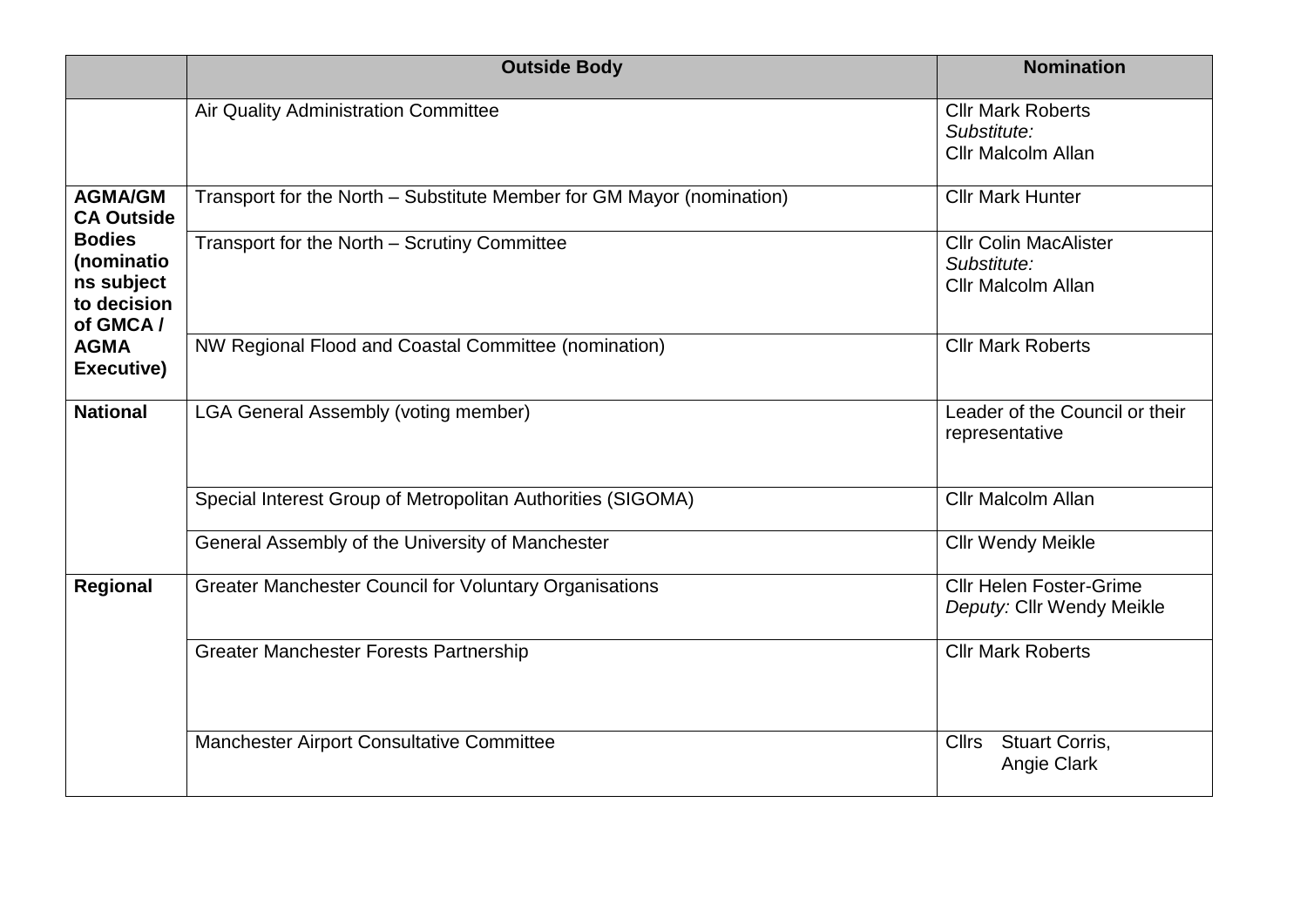| <b>Outside Body</b>                                                              | <b>Nomination</b>                                                                           |
|----------------------------------------------------------------------------------|---------------------------------------------------------------------------------------------|
|                                                                                  | Substitute:<br>Labour Group vacancy                                                         |
| Manchester Airport Consultative Committee Trust Fund - Nominated                 | Labour Group vacancy                                                                        |
| Manchester Airport Consultative Committee Technical Advisory Group - Nominated   | <b>Cllr Stuart Corris</b>                                                                   |
| Manchester Airport Consultative Committee User Advisory Group - Nominated        | <b>Cllr Stuart Corris</b>                                                                   |
| North Western Local Authorities' Employers Organisation (North West Employers)   | <b>Cllr Malcolm Allan</b><br>Deputy: Cllr Colin MacAlister                                  |
| Pennine Care NHS Foundation Trust Council of Members (3 years)                   | <b>Labour Group Nomination</b><br>(three year term)                                         |
| Reserve Forces and Cadets Association for North-West England and the Isle of Man | Cllr Graham Greenhalgh                                                                      |
| <b>Trans Pennine Trail Members' Group</b>                                        | <b>Cllrs Steve Gribbon</b>                                                                  |
| West Coast Rail 250                                                              | <b>Cllr Colin MacAlister</b>                                                                |
| "Ring and Ride" Steering Group                                                   | <b>Cllr Angie Clark</b>                                                                     |
| Plaza Trust Board (Observer)                                                     | <b>Corporate Director for Place</b><br>Management & Regeneration<br>(or her representative) |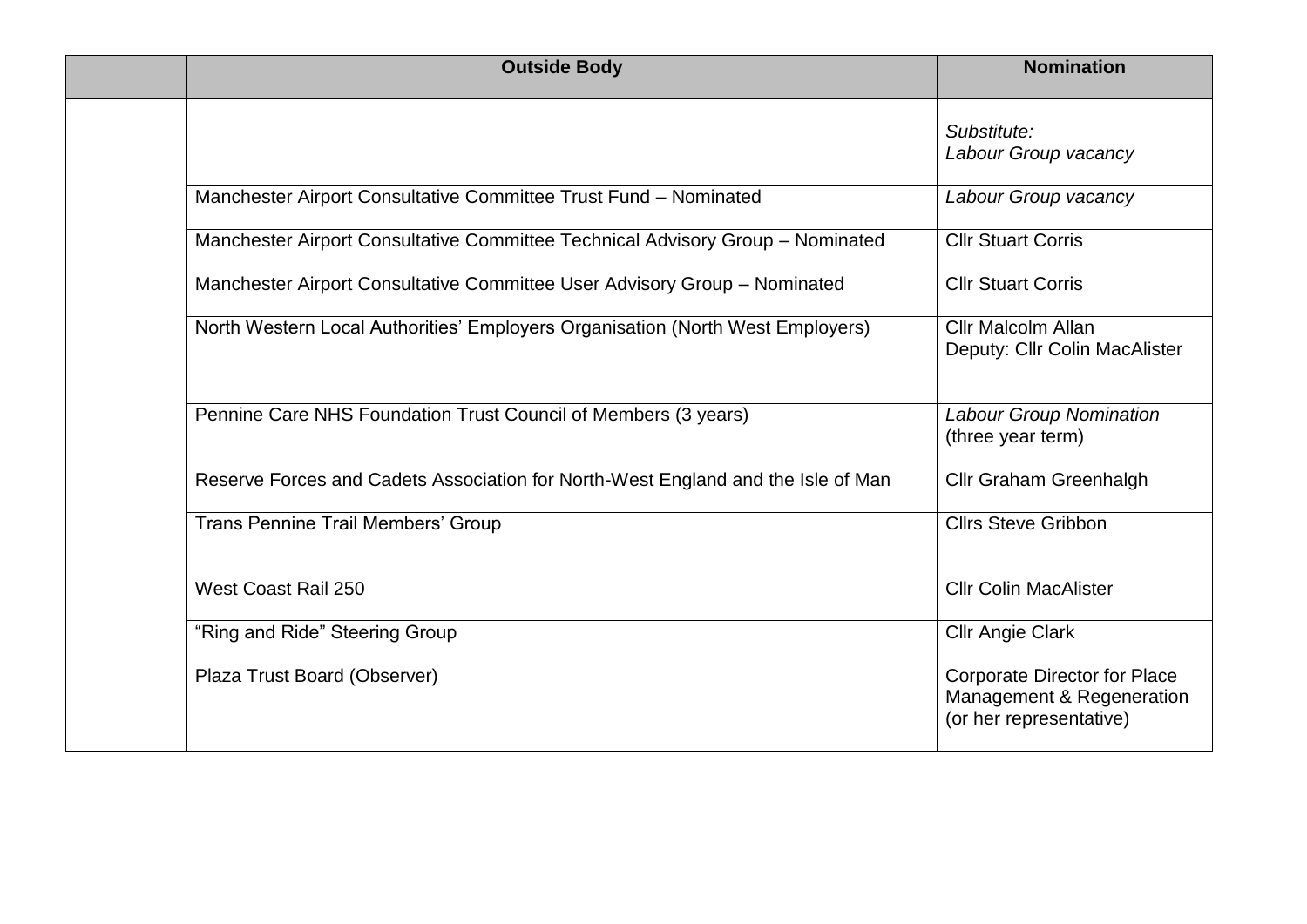|                                  | <b>Outside Body</b>                                      | <b>Nomination</b>                                                                                               |
|----------------------------------|----------------------------------------------------------|-----------------------------------------------------------------------------------------------------------------|
|                                  | <b>Staying Put Advisory Committee</b>                    | <b>Cllrs Shan Alexander</b><br>Angie Clark                                                                      |
|                                  | <b>Stockport NHS Foundation Trust Board of Governors</b> | <b>Cllr Keith Holloway</b>                                                                                      |
| <b>Statutory</b>                 | <b>Fostering Panel</b>                                   | <b>Cllrs Becky Senior</b><br>Shan Alexander                                                                     |
|                                  | <b>Adoption Panel</b>                                    | <b>Cllr Becky Senior</b>                                                                                        |
|                                  | <b>Stockport Local Access Forum</b>                      | <b>Cllr Mark Roberts</b>                                                                                        |
| Non-<br><b>Statutory</b>         | <b>Stockport Economic Alliance</b>                       | <b>Cllrs Mark Hunter</b><br><b>Colin MacAlister</b><br><b>Chief Executive</b><br>Substitute: Cllr Malcolm Allan |
|                                  | <b>Stockport Family Partnership Board</b>                | <b>Cllrs Wendy Meikle</b><br><b>Helen Foster-Grime</b><br><b>Director for Children's Services</b>               |
|                                  | Valuing People Partnership Board                         | <b>Cllr Lisa Smart</b><br>Labour Group vacancy                                                                  |
| <b>Shared</b><br><b>Services</b> | <b>Armed Forces Covenant Group</b>                       | <b>Cllrs Stuart Corris</b><br>Linda Holt<br>Labour Group vacancy                                                |